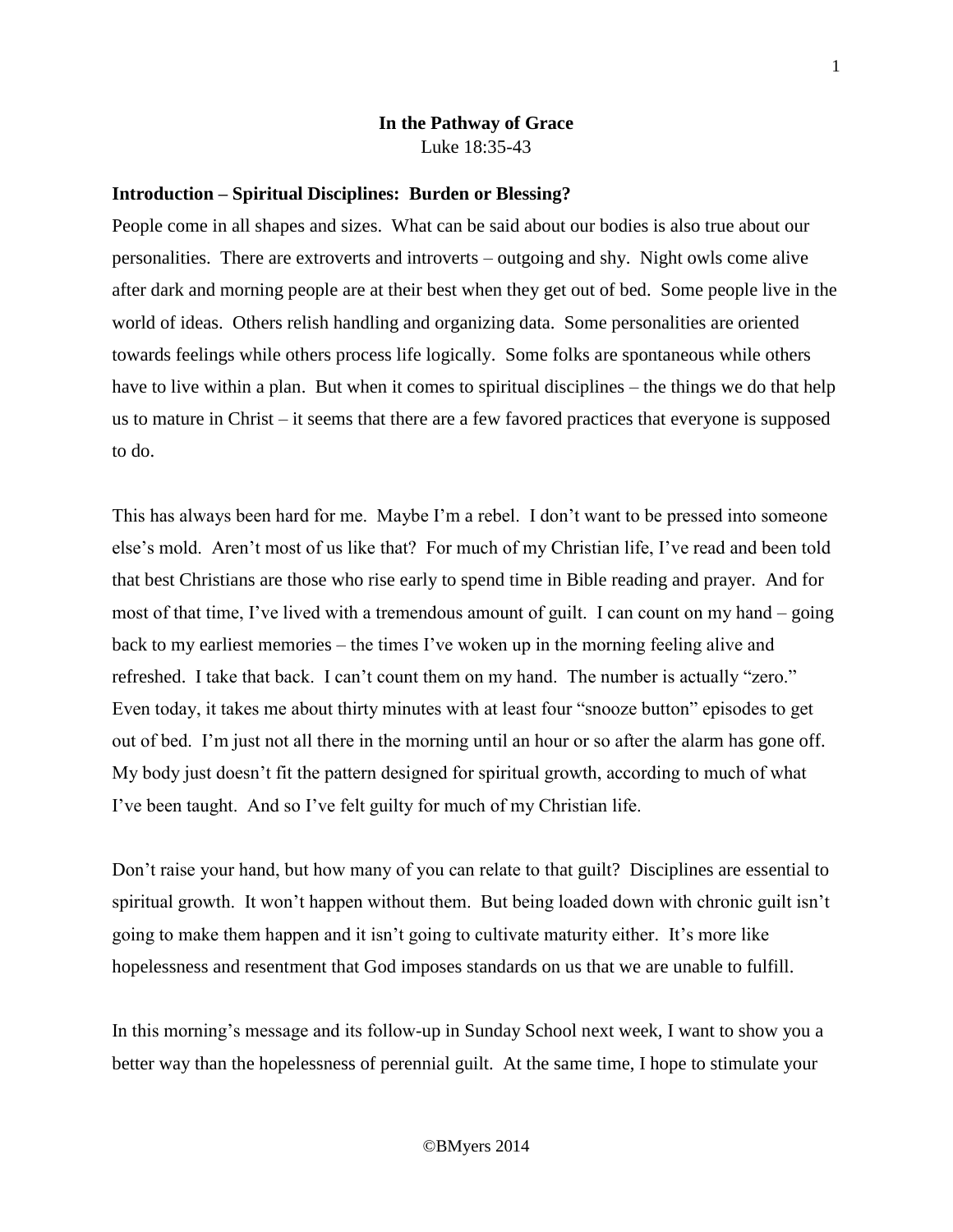imagination and strengthen your intention to engage in spiritual disciplines that will match your make-up and help you to progress in your spiritual journey.

Our text is a bit different than usual this morning. Instead of a passage that offers specific teaching on our topic, we will use a New Testament story that illustrates an important truth about spiritual disciplines.

#### **Scripture – The Blind Man on the Side of the Road – Luke 18:35-43**

As [Jesus] drew near to Jericho, a blind man was sitting by the roadside begging. And hearing a crowd going by, he inquired what this meant. They told him, "Jesus of Nazareth is passing by." And he cried out, "Jesus, Son of David, have mercy on me!" And those who were in front rebuked him, telling him to be silent. But he cried out all the more, "Son of David, have mercy on me!" And Jesus stopped and commanded him to be brought to him. And when he came near, he asked him, "What do you want me to do for you?" He said, "Lord, let me recover my sight." And Jesus said to him, "Recover your sight; your faith has made you well." And immediately he recovered his sight and followed him, glorifying God. And all the people, when they saw it, gave praise to God.

### **Prayer**

#### **What Spiritual Disciplines Are Not**

In a very profound way, we are all blind like the man in our story. Whether we know it or not, we all need Jesus. We all need to be healed. Sin has broken our soul – a soul made to live in close communion with our Maker – and we all need to be made whole. Disabled people in biblical times were dependent on the generous gifts of other people in order to survive. If you were lame or blind, you would park yourself near the well-traveled pathways of people in order to be noticed and ask for alms. But the blind man could have sat by the side of the Jericho road all his life without ever being healed. Sitting on the side of the road never gave anyone sight. His sight was a miraculous gift from Jesus.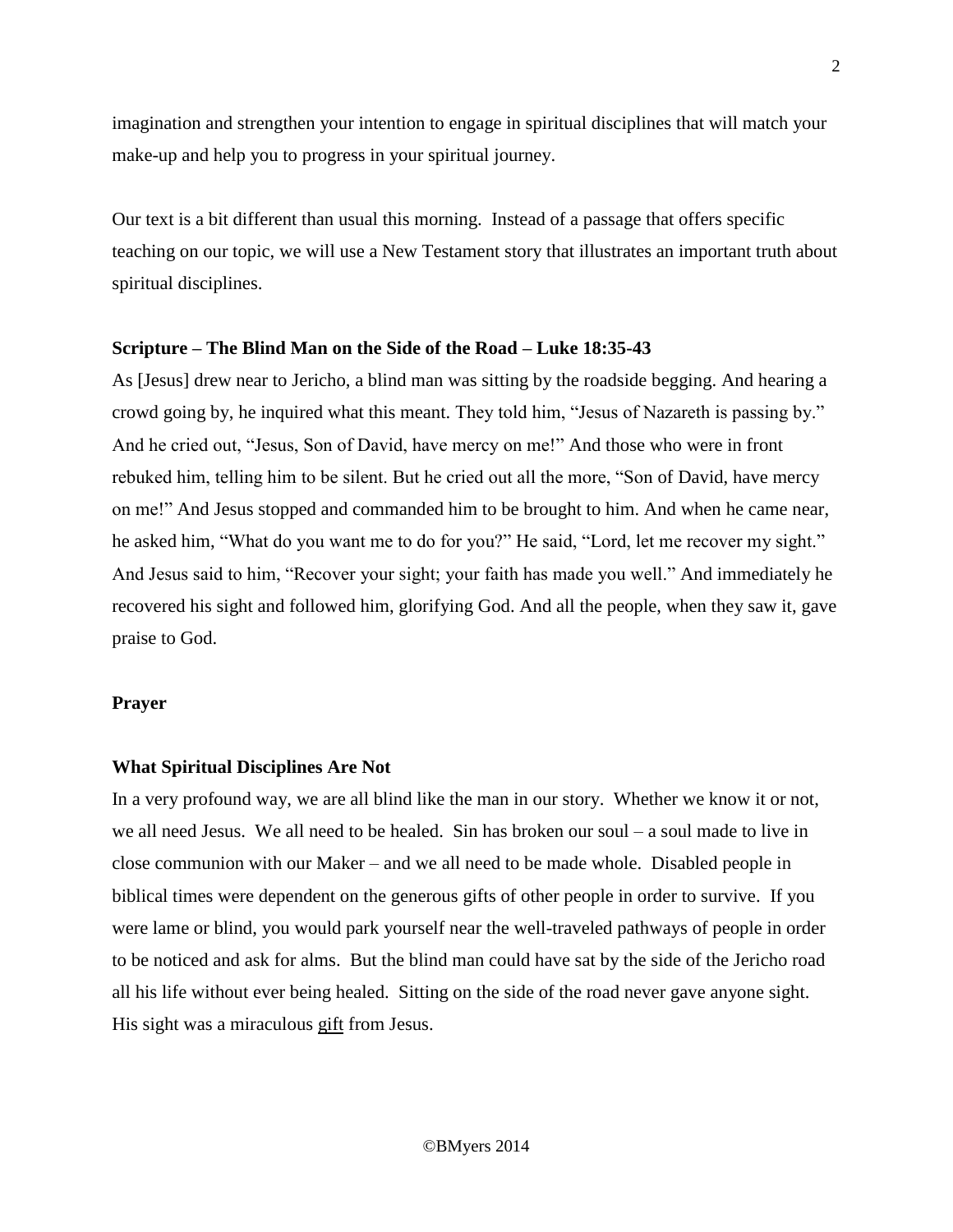In the same way, spiritual disciplines do not make us whole. Spiritual growth and maturity is a "grace" – a gift of God. We need to understand this or we will quickly turn the wonderful joy of spiritual disciplines into a legalistic burden which no one can bear. That's what the Pharisees did. And Jesus told his followers that unless their righteousness exceeded that of the Pharisees that they would not enter into the Kingdom of God (Matt. 5:20). Don't just brush that off. In human terms, the "righteousness of the Pharisees" was impressive. They were very religious. They prayed regularly and every day. They were in the Temple. They gave their tithes. They never broke the Sabbath. They promoted a legalistic burden that even they could not fulfill, thus condemning everyone.

Spiritual disciplines are not heroic religious practices that turn us into super-Christians. We don't earn "brownie-points" form God by doing them. Doing your devotions won't make you more righteous any more than sitting by the side of the Jericho road every day can make a blind man see. His sight was a gift from Jesus. He didn't earn it. He just made sure he was in the way when the Healer came by.

### **What Spiritual Disciplines Are**

Spiritual disciplines are like that. They put us in the pathway of God's transforming grace. It is God's nature to be eternally giving. He is always pouring out his grace toward his creation. The issue is, are we receiving it. Spiritual disciplines put us in the place to receive.

When you are in your twenties, you end up going to a lot of weddings. One of the traditions at most wedding receptions is the throwing of the bouquet by the bride. In some weddings, the groom will throw the garter. I remember those. Of course, the tradition is that whoever catches the garter or bouquet, depending on your gender, will be the next one to get married. When I went to weddings, it was very uncool to catch the garter. So we usually stood there with our hands in our pockets and watched it fall to the ground. On the second or third attempt, some little eight-year-old kid who didn't know any better would step in place and catch. But the women – now that was a different story. When the bouquet flew, there was pushing and shoving and posturing to see who would catch it. I don't think I ever saw one hit the ground. I saw bridesmaids on the ground – but never the bouquet.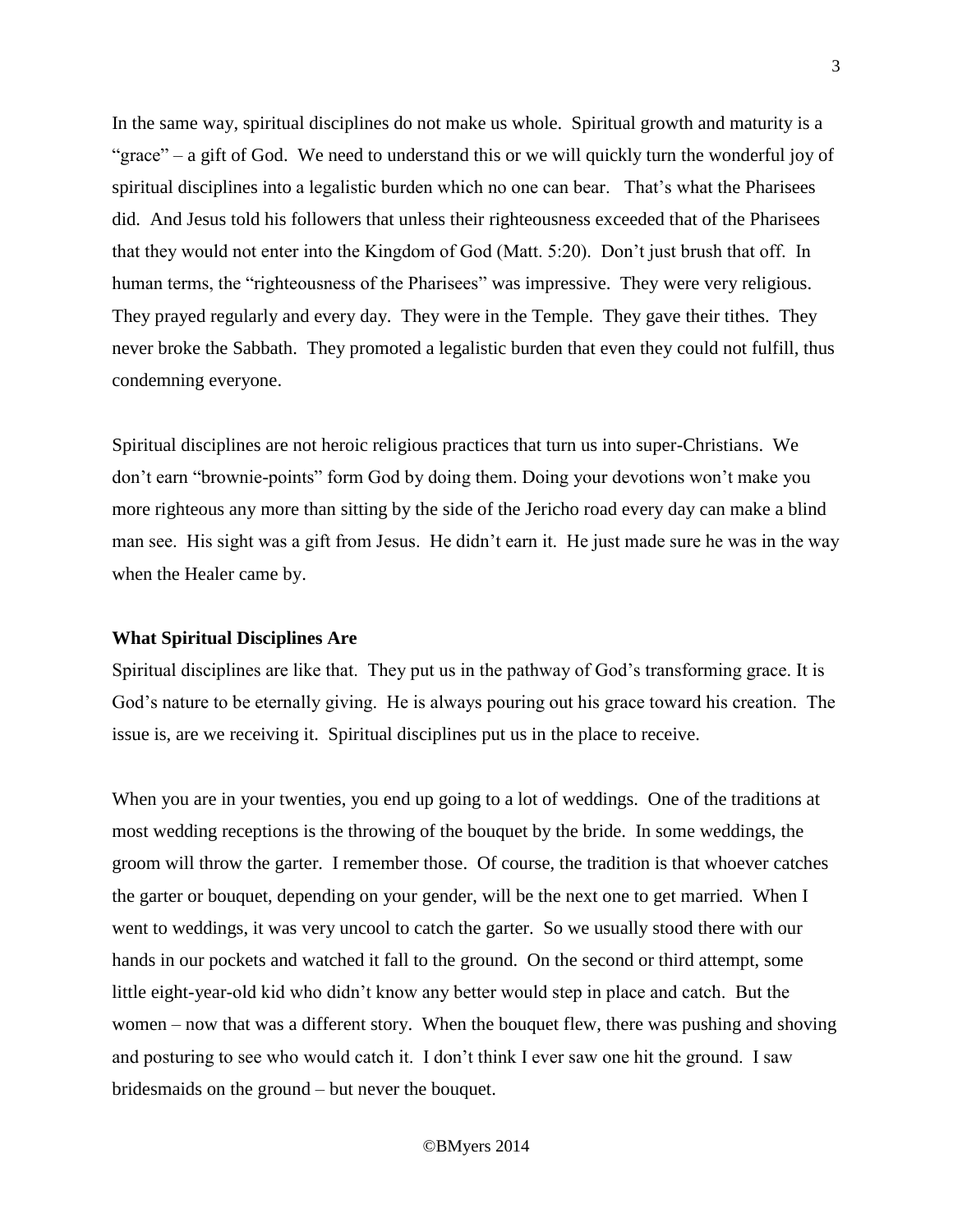Spiritual disciplines are like that. You intentionally put yourself in place to "catch" the grace that God is pouring out toward you. The only difference is, there are an infinite number of bouquets that God is dispensing so that everyone can catch one.

Spiritual disciplines will not make you righteous but they are not optional, either. God is always dispensing his grace, but we have to respond in order to receive it. It is the eternal equation: God reveals; we must respond. Spiritual disciplines are one of the most profound ways in which we respond to God and receive his ready grace. Richard Foster, who in 1977 wrote the modern classic, *Celebration of Discipline,* describes spiritual disciplines as a pathway on a steep ridge. On one side is legalism where we make certain practices an unbearable burden and futile effort to change our life. That's what the Pharisees did. On the other side is what is called "cheap grace." It is the attitude that God has granted me salvation through Jesus Christ alone and there is nothing whatsoever that I need to do. Its roots are in a rightful aversion to "works righteousness" but it is a distortion of the New Testament gospel. "Cheap grace" is "fire insurance" to escape hell, but lacks repentance and isn't interested in following Jesus at all. It is not Christian faith, for, as James said, "faith without works is dead." Neither side - either legalism on the one or "cheap grace" on the other - is biblical Christianity and the pathway to spiritual growth.

Spiritual disciplines are that blessed pathway on the top of the ridge. Like the bridesmaid at the reception or the blind man on the road, the person engaging in spiritual disciplines puts himself or herself in the pathway to receive the transforming grace that God is pouring out.

## **Examples of the Variety of Spiritual Disciplines**

Getting out of bed and spending an hour in Bible reading and prayer is a wonderful, powerful spiritual discipline. It is great way to start the day; and it can determine how you will approach the rest of your day. I can clearly see the value of such a practice but I have always struggled to do it. I know many of you probably are able to do morning devotions. About the best I can do in the morning is read a psalm before I get out of bed. And I currently do that and find it helpful. But morning devotions are not the only approved spiritual discipline. There are many things that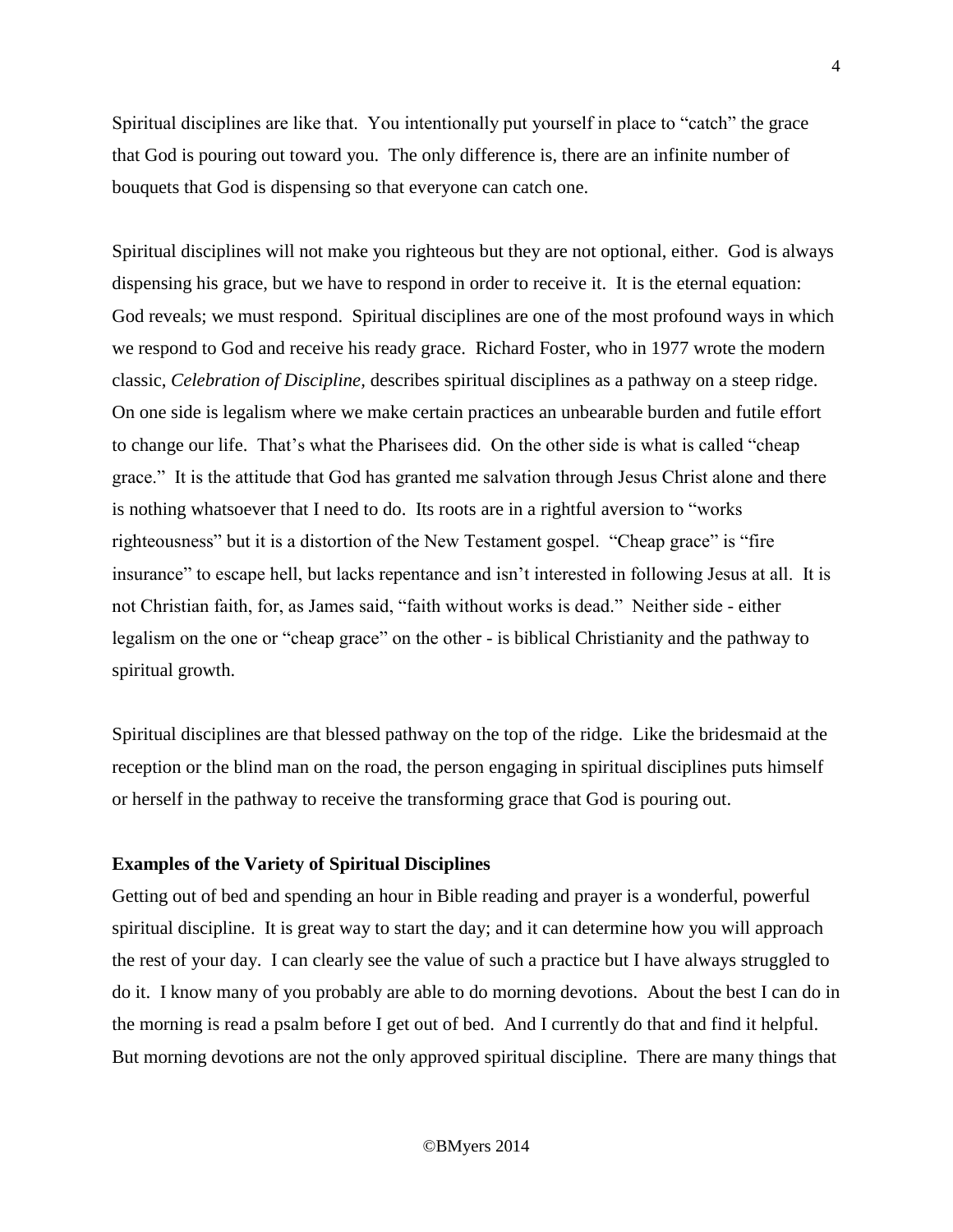we do that could be considered a spiritual discipline – as long as it is a regular habit that we develop.

In his helpful book, Foster puts spiritual disciplines in three categories: inward, outward, and corporate. It's not the only way to categorize practices that put us in the pathway of grace, but it is helpful. So often, our imagination regarding spiritual disciplines has been limited to prayer and disciplines regarding Scripture. I think those are probably the most important, but there are many more practices that we can do that will promote the activity of God's grace in our lives. This list is not exhaustive, but some of them include:

- Private prayer: There are many forms of prayer: set prayers, praying Scripture, journaling, and improvised prayer. (Matt. 5:6)
- Meditation: Meditation is focus on something very often a Scripture passage or an attribute of God. (Psalm 119:97)
- Fasting: Allowing God to fill a purposeful vacuum in your life. (Esther 4:16)
- Study: Stewarding our intellect. "Take my intellect and use every power as Thou shalt choose" Frances R. Havergal. (II Tim. 2:15)
- Simplicity: Downward mobility in an acquisitive world. (Matt. 6:33)
- Solitude: Required for a number of the other disciplines. "Filling the infinite void with the infinite fullness of God." (Luke 6:12-13)
- Service: Downward mobility in an upwardly mobile world. (John 13:14-15)
- Confession: Humbly opening our lives to one another: (James 5:16)
- Public prayer: Opening our lives together before the throne of grace. (Acts 12:12)
- Worship: "Doing God's Story" with others. (Psalm 95:1)

There are other regular practices that we can do that will put us in a head-on collision with God's grace not listed here. For years, I walked my dog in solitude in the desert during high school – often for hours. It was a time of reflection, prayer, and worship. I needed it. I was in high school and life was very confusing. I had now idea that I was engaged in a spiritual discipline that would deeply shape my life. I used to sing and play the piano for hours in worship. It wasn't a burden. I didn't know it was a spiritual discipline, but it was.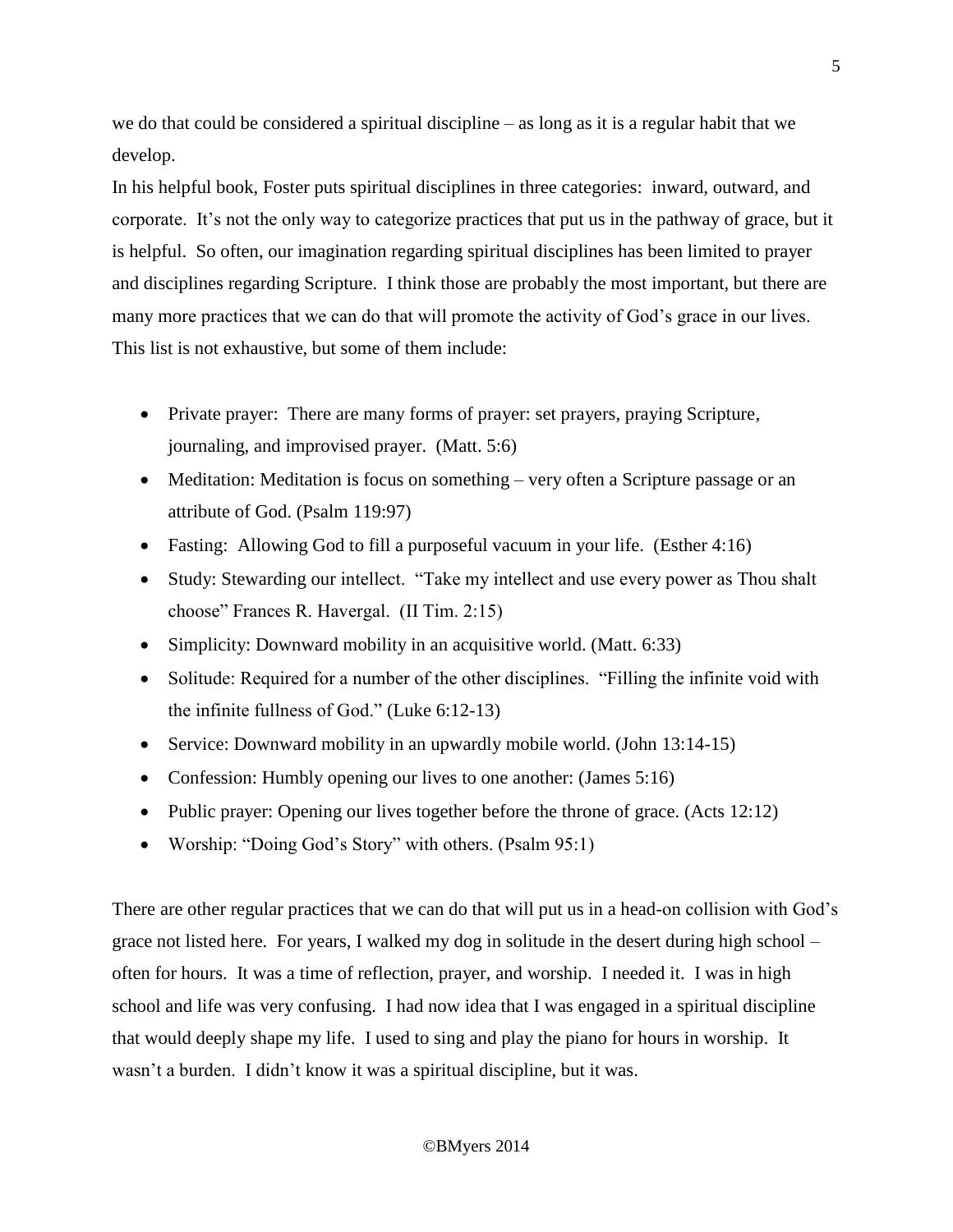Spiritual disciplines should not be drudgery. They should match up with your personality and gifts. They may last for a season and then wane. But they do take intentionality and effort. But as they become a habitual rhythm in your life, you will find them to be refreshing and lifegiving. You won't want to live without them.

### **The Imperative of Spiritual Growth**

Friends, spiritual growth is not optional. If you are not growing you are dead. Our purpose and mission as a church is to help people find and follow Jesus. We've always agreed that evangelism – helping people find Jesus – is critical. As Don Craig made clear two weeks ago, we need to keep that passion alive – and we will. But we are not done after we've introduced others to Jesus. We have to follow him to. The joy of these practices – these spiritual disciplines – is essential because they put us in the pathway of God's transforming grace. The blind man on the Jericho road was intentional. He made sure he was there when Jesus came by and he cried out to him. We've got to put ourselves in a position to receive God's grace through these practices.

There once was a wealthy businessman from Chicago who got fed up with the grind of city life and decided to move to the country to become farmers. He took his money and bought a goodsized farm – say 2,000 acres and set out to enjoy a more laid-back life. He went out to the field every day to watch it grow. He traced the ups and downs of the market. As summer drew to a close his anticipation grew, but when harvest time finally came all he had was goldenrod, wildflowers, and my favorite, Canadian thistle.

If you want a harvest you have to plant something. Spiritual disciplines – these habitual practices that put us in the pathway of grace – are necessary if we want to grow in Christ. Disciplines sow the seeds of the Spirit for a harvest of spiritual maturity. Next Sunday, I want to explore the joy of spiritual disciplines with you during the Sunday School hour. I want to show you how they can become a natural part of the rhythm of your life. I want to show you how to get past the guilt that so many of us feel. If you have access to the internet, you will be best prepared for the message if you will go to [www.humanmetrics.com](http://www.humanmetrics.com/) and take the "Jung Typology Test" in the upper left hand corner of the page. Bring your results next week.